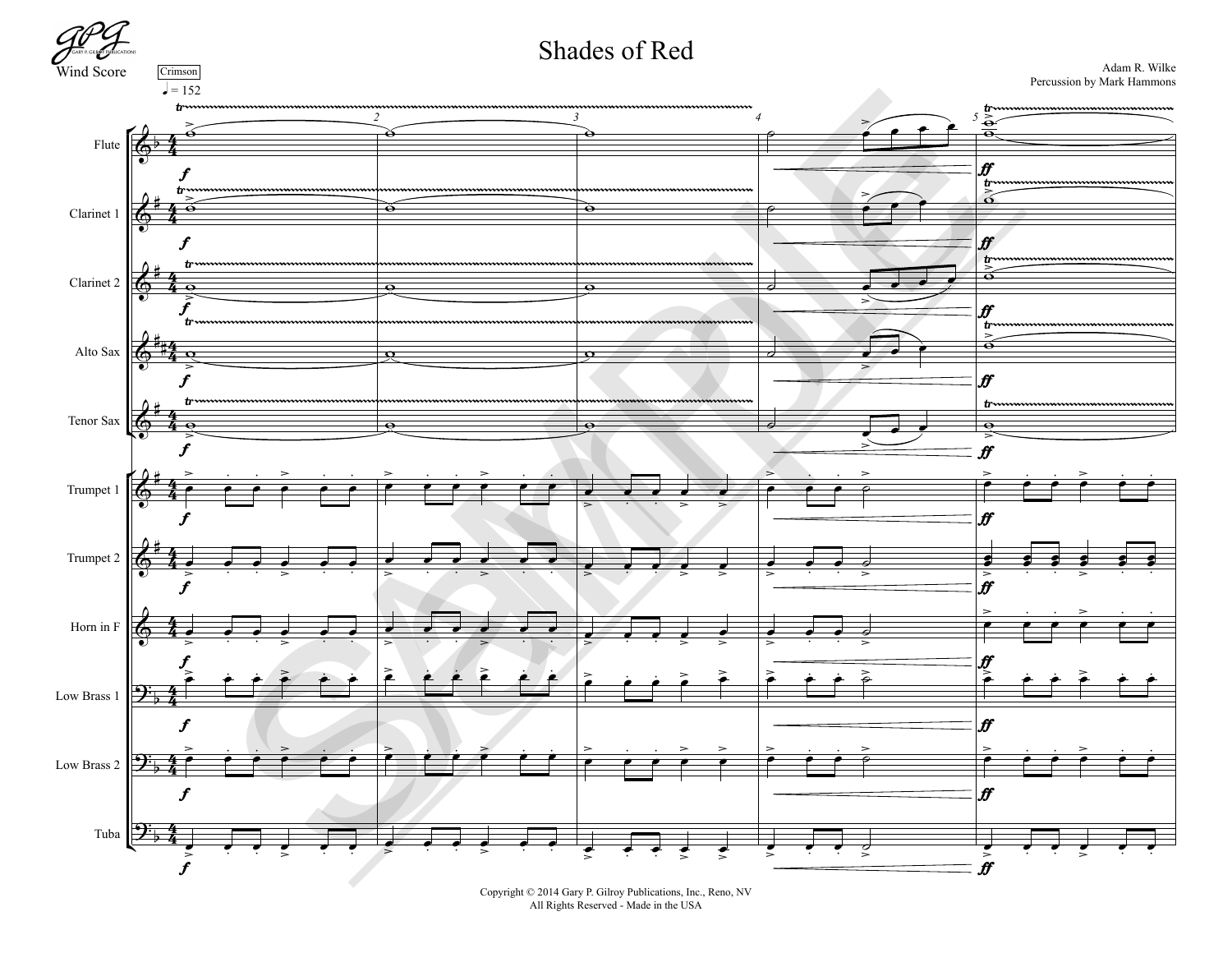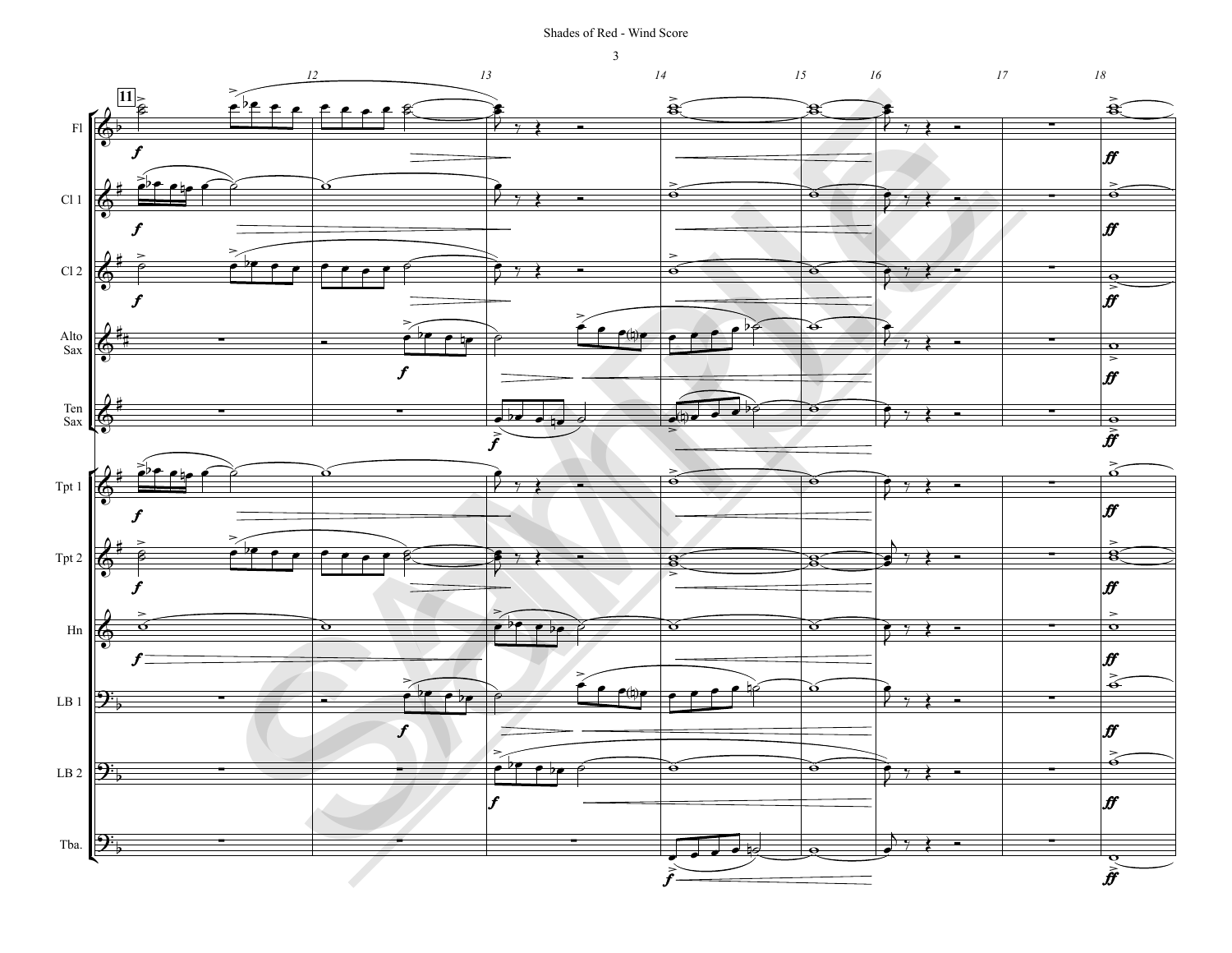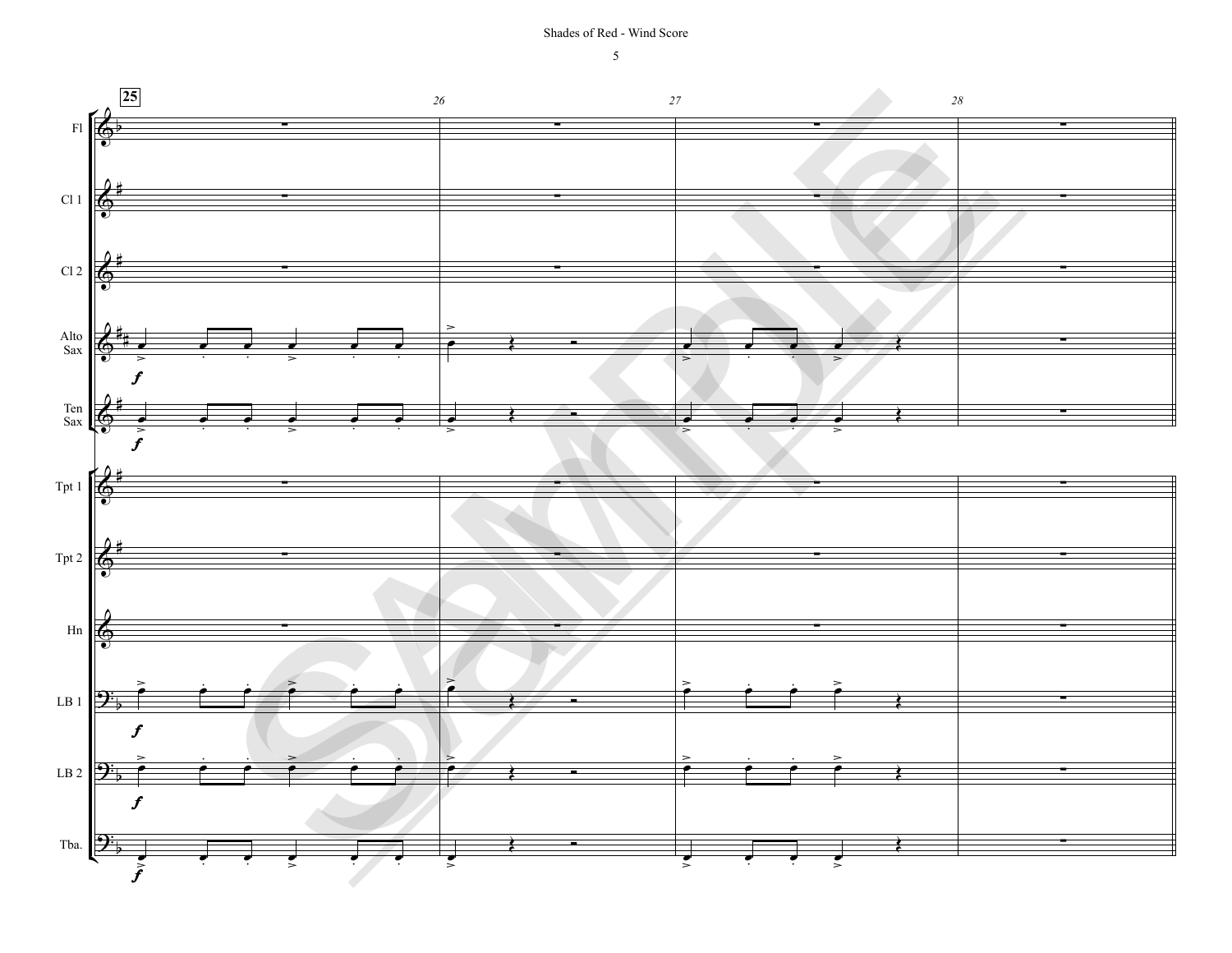$\overline{7}$ 

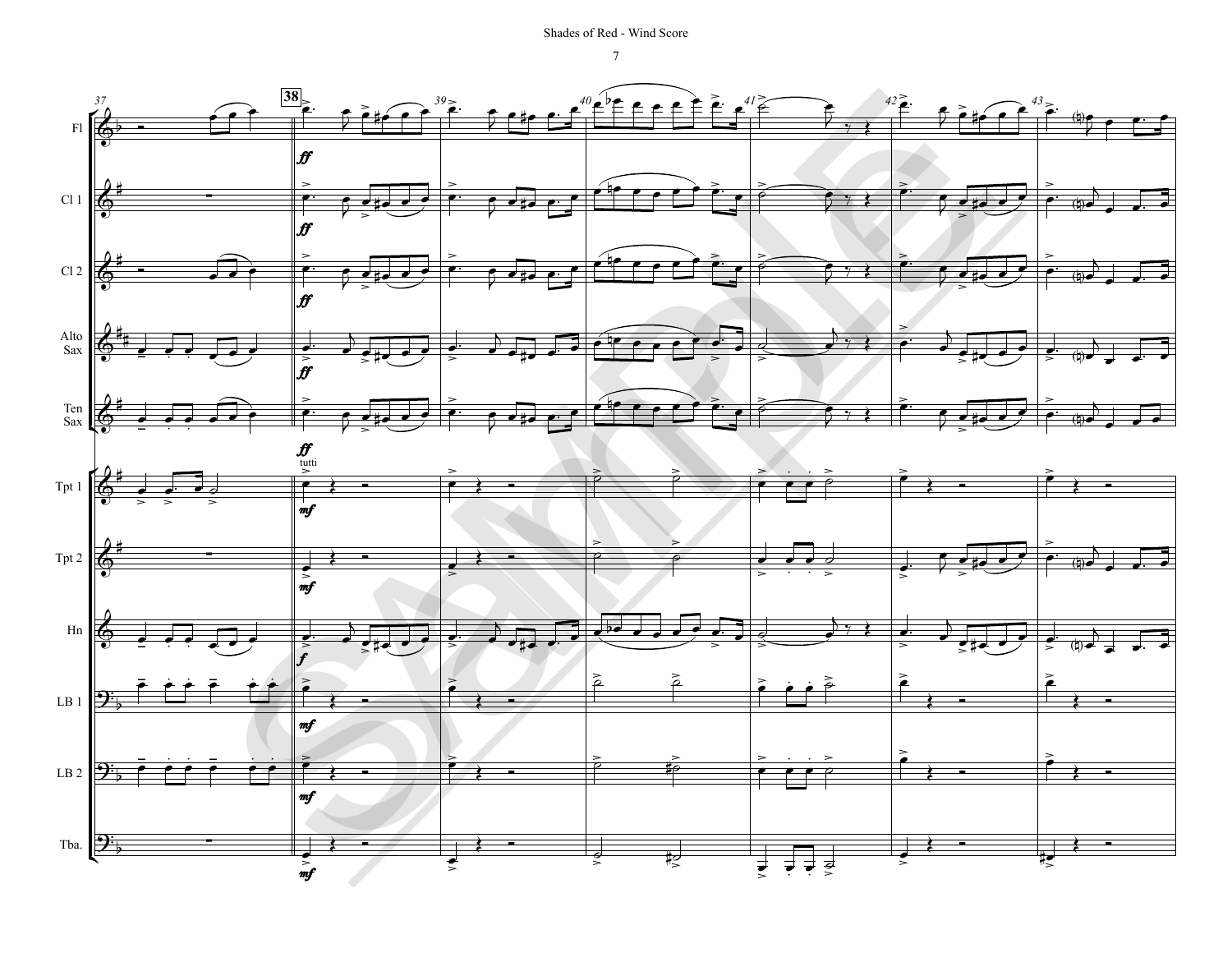

 $\overline{9}$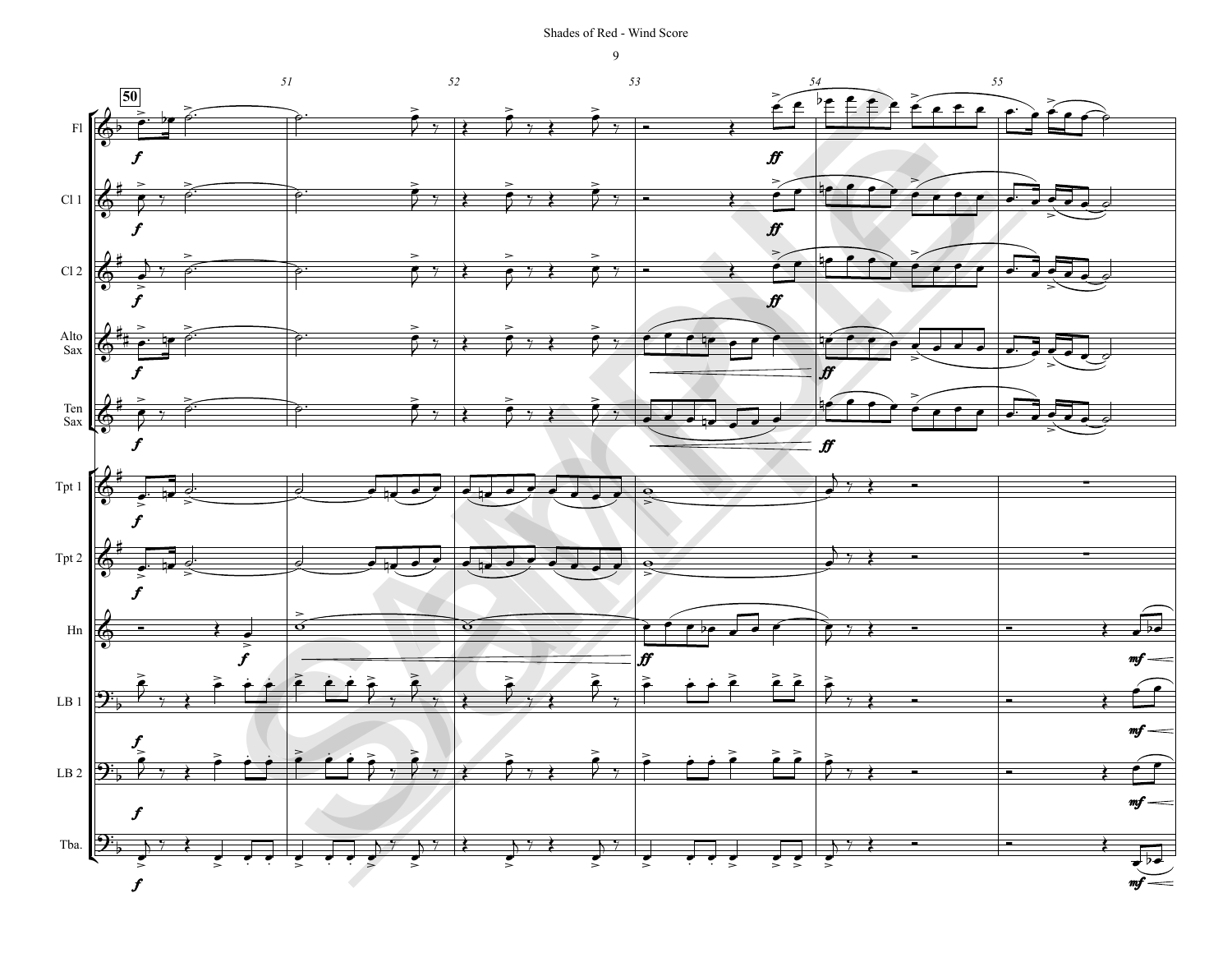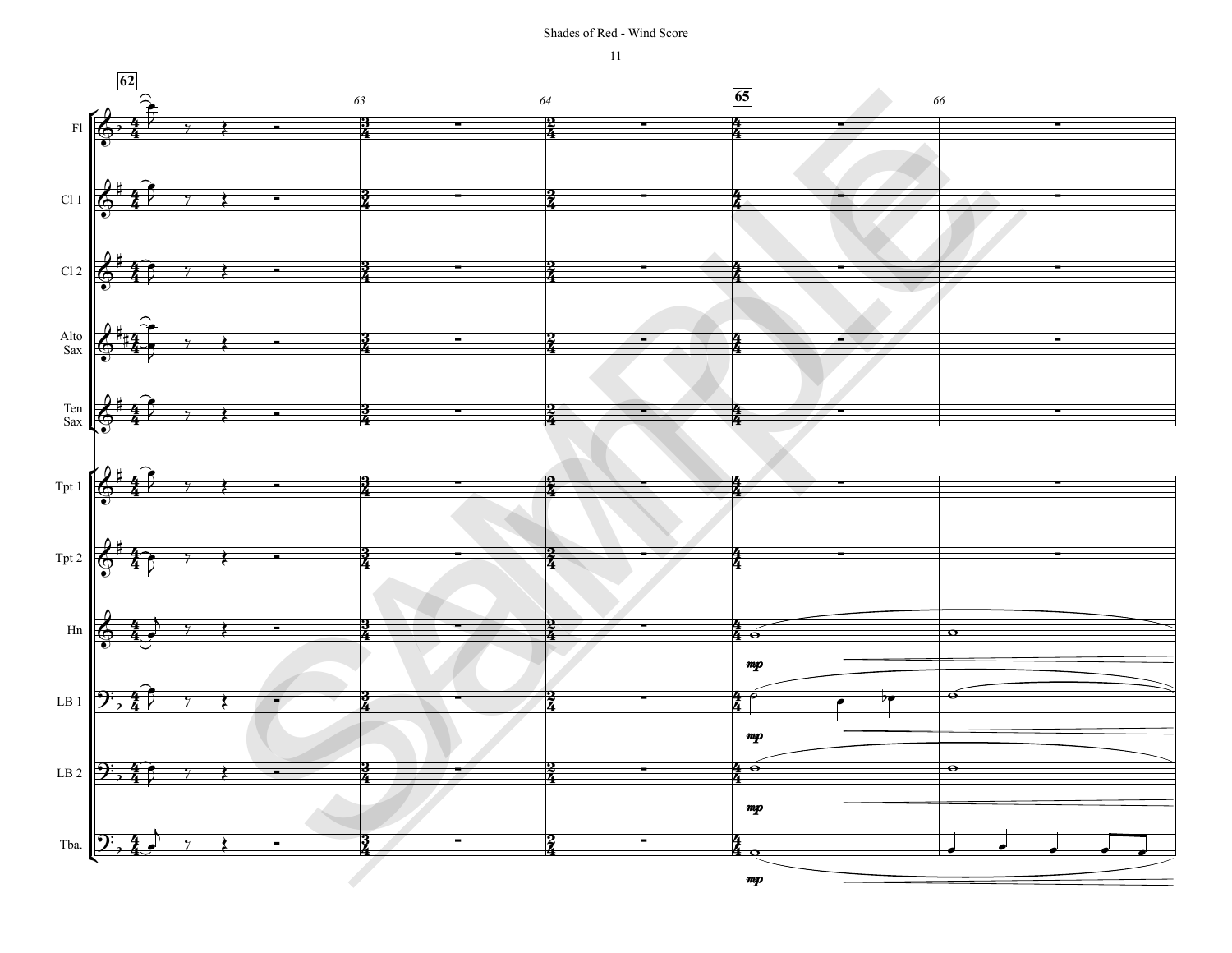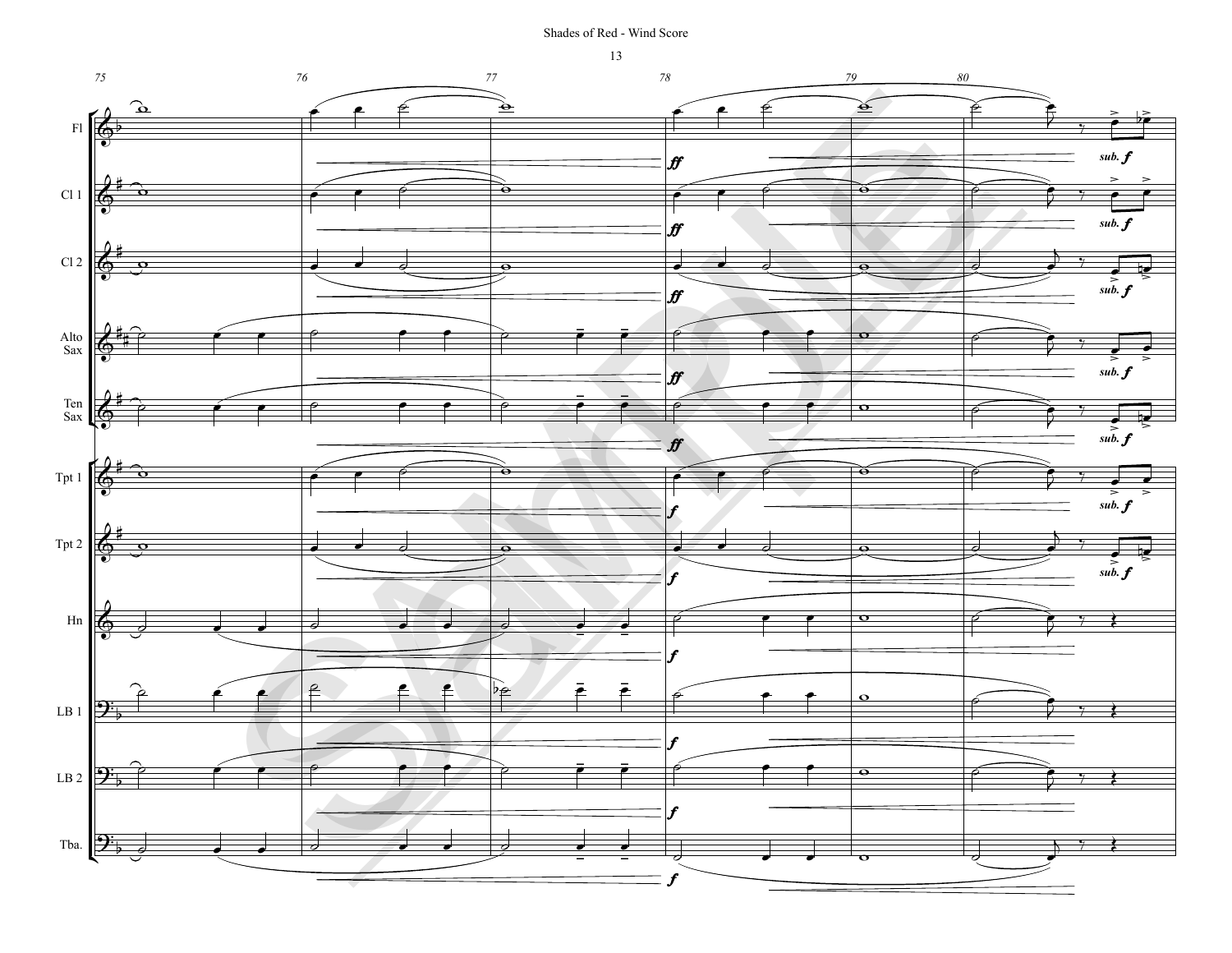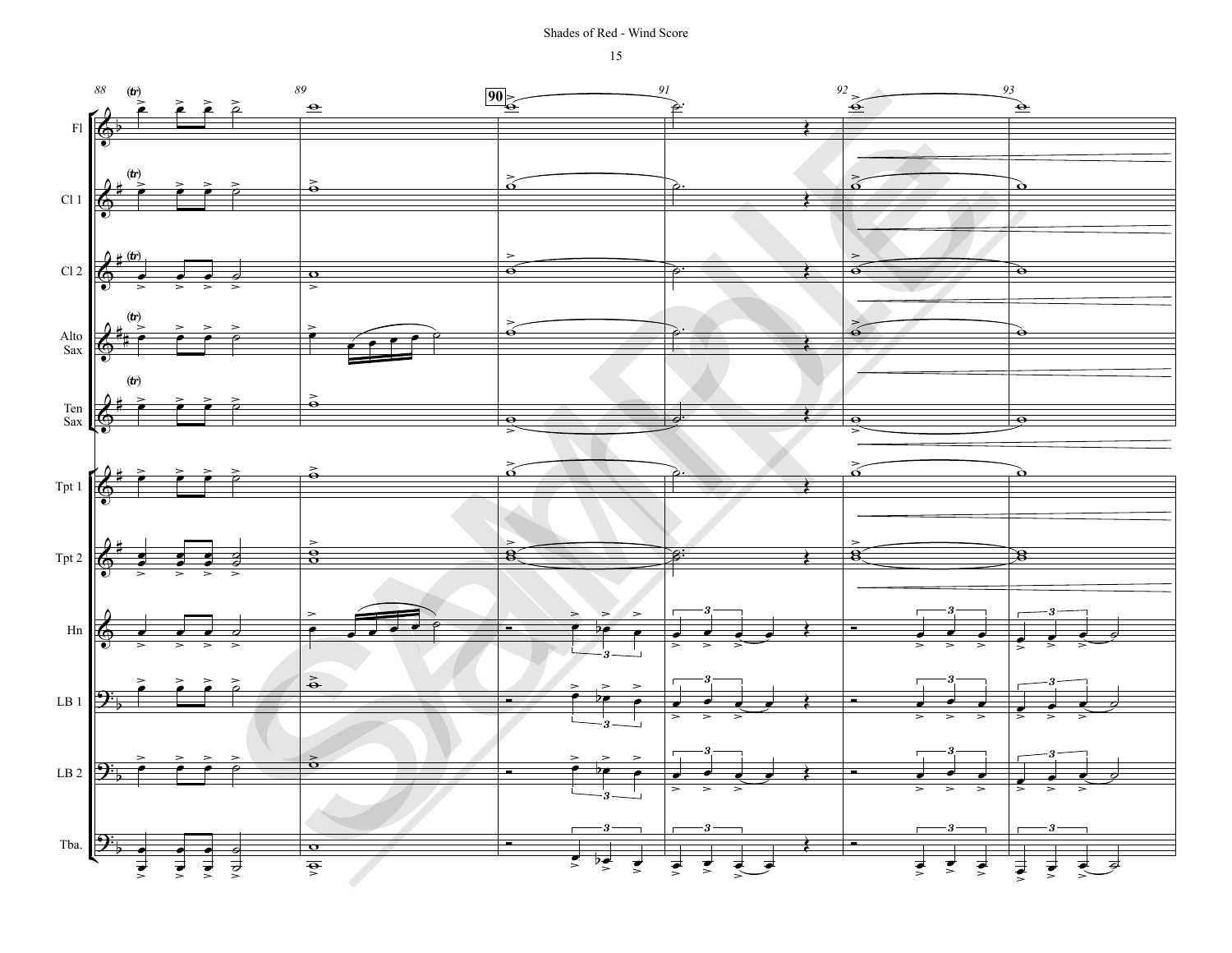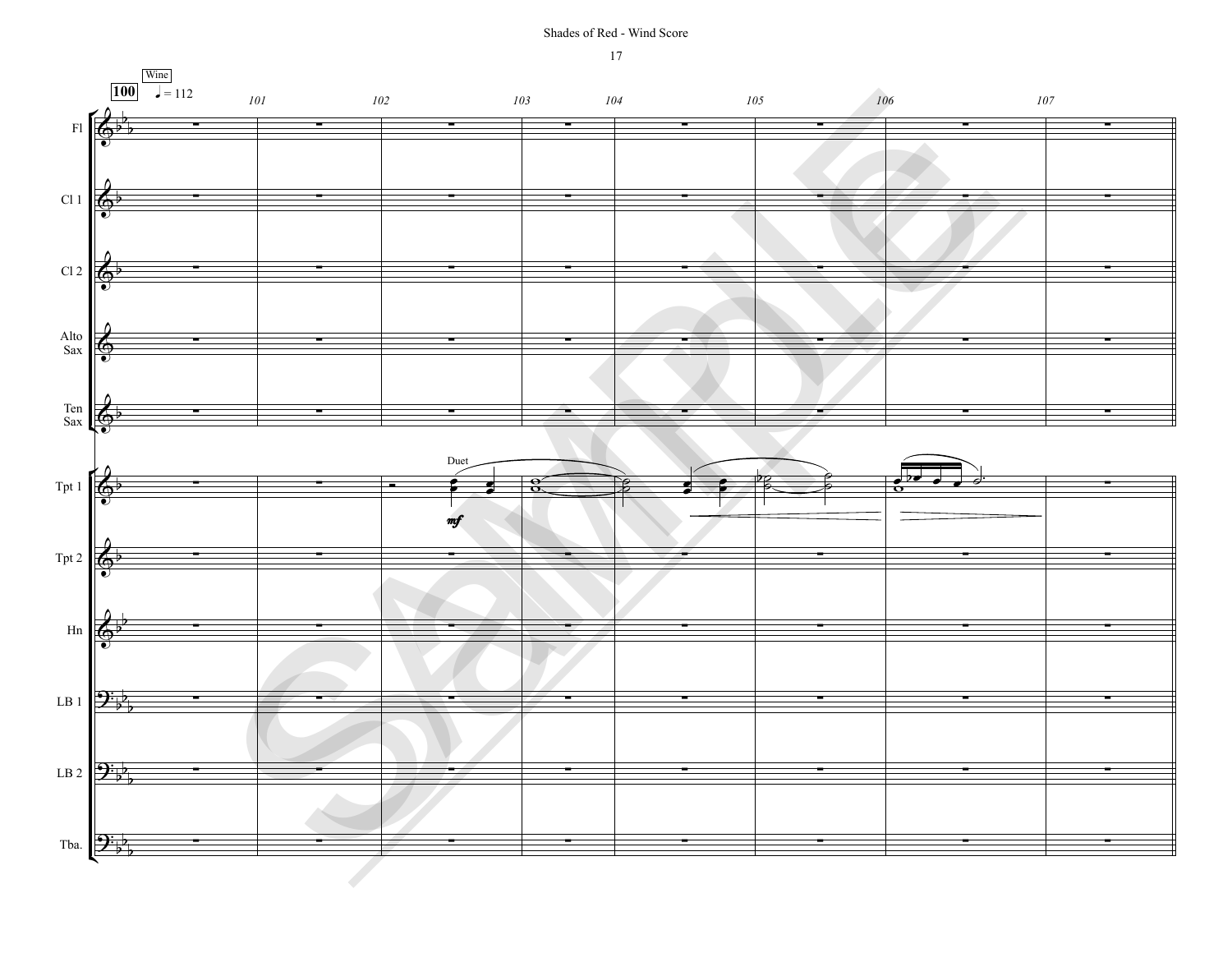![](_page_9_Figure_1.jpeg)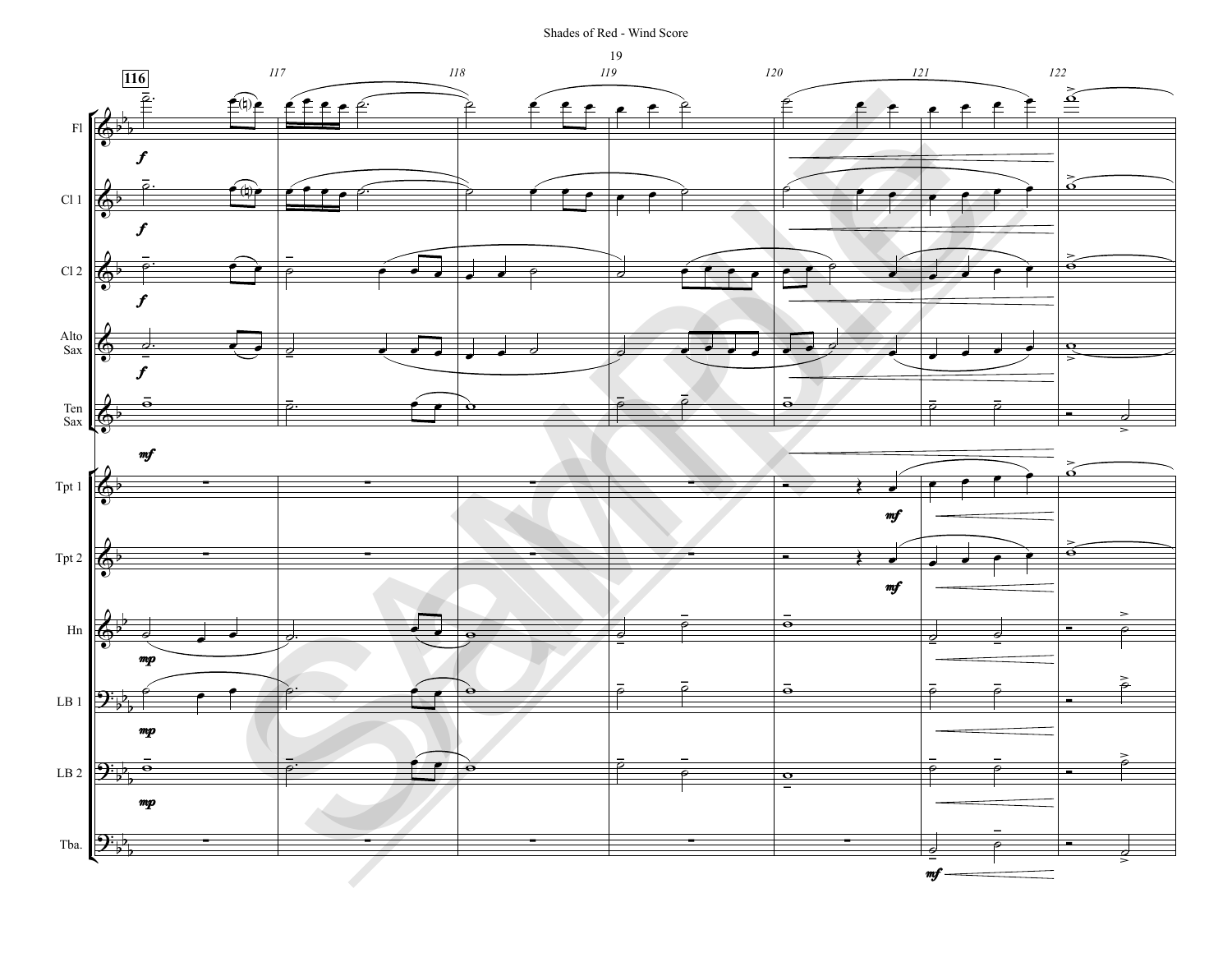![](_page_10_Figure_2.jpeg)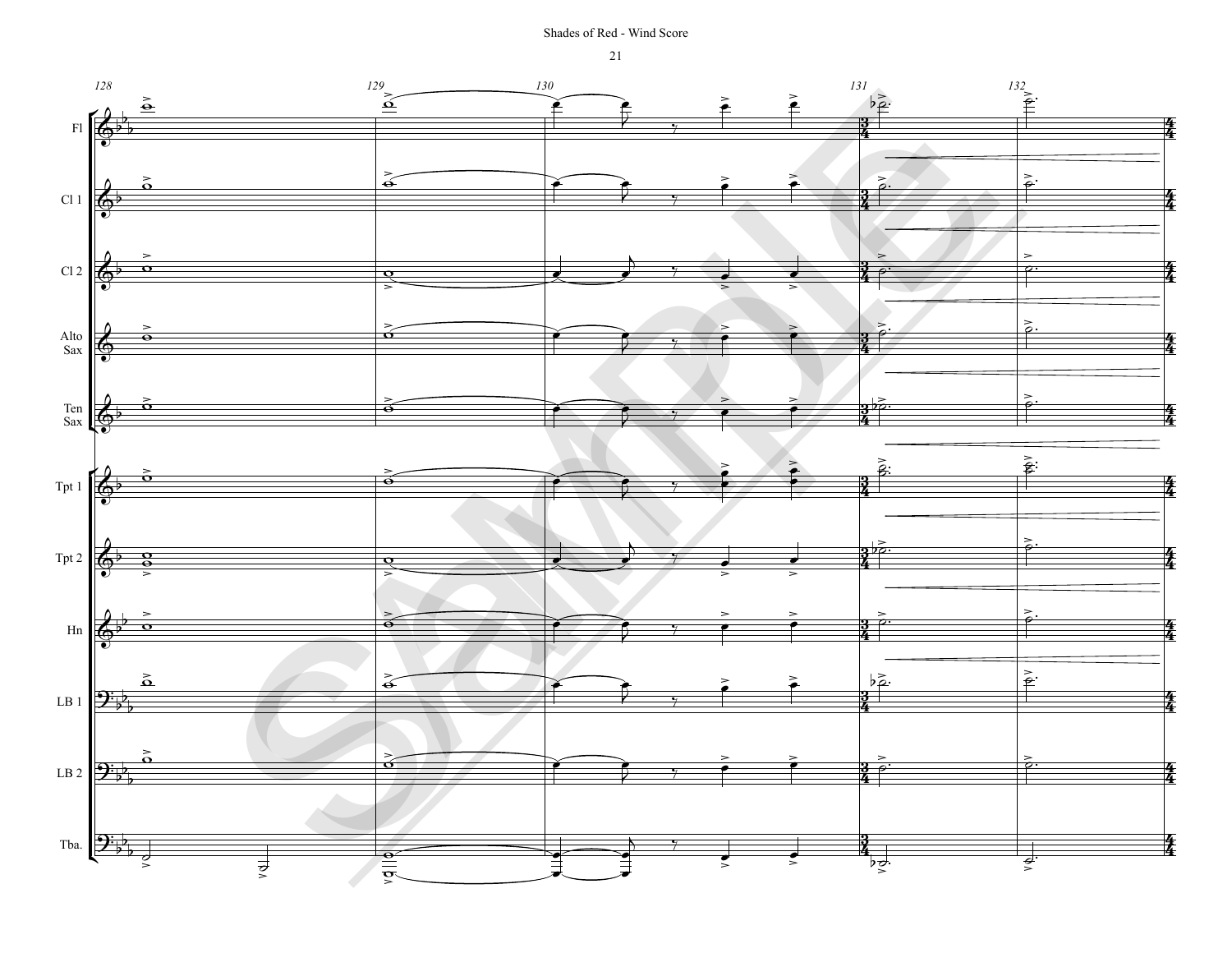![](_page_11_Figure_2.jpeg)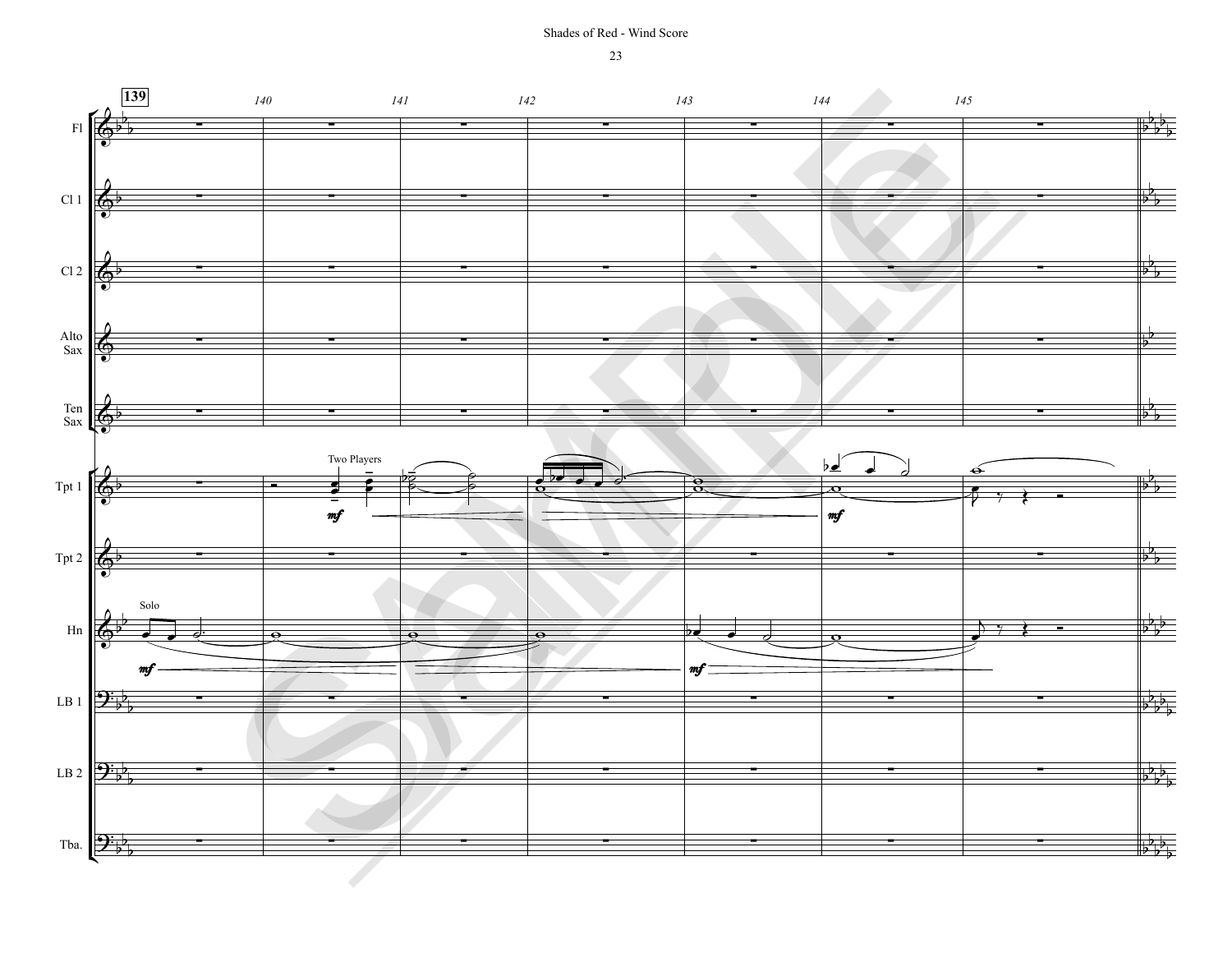![](_page_12_Figure_2.jpeg)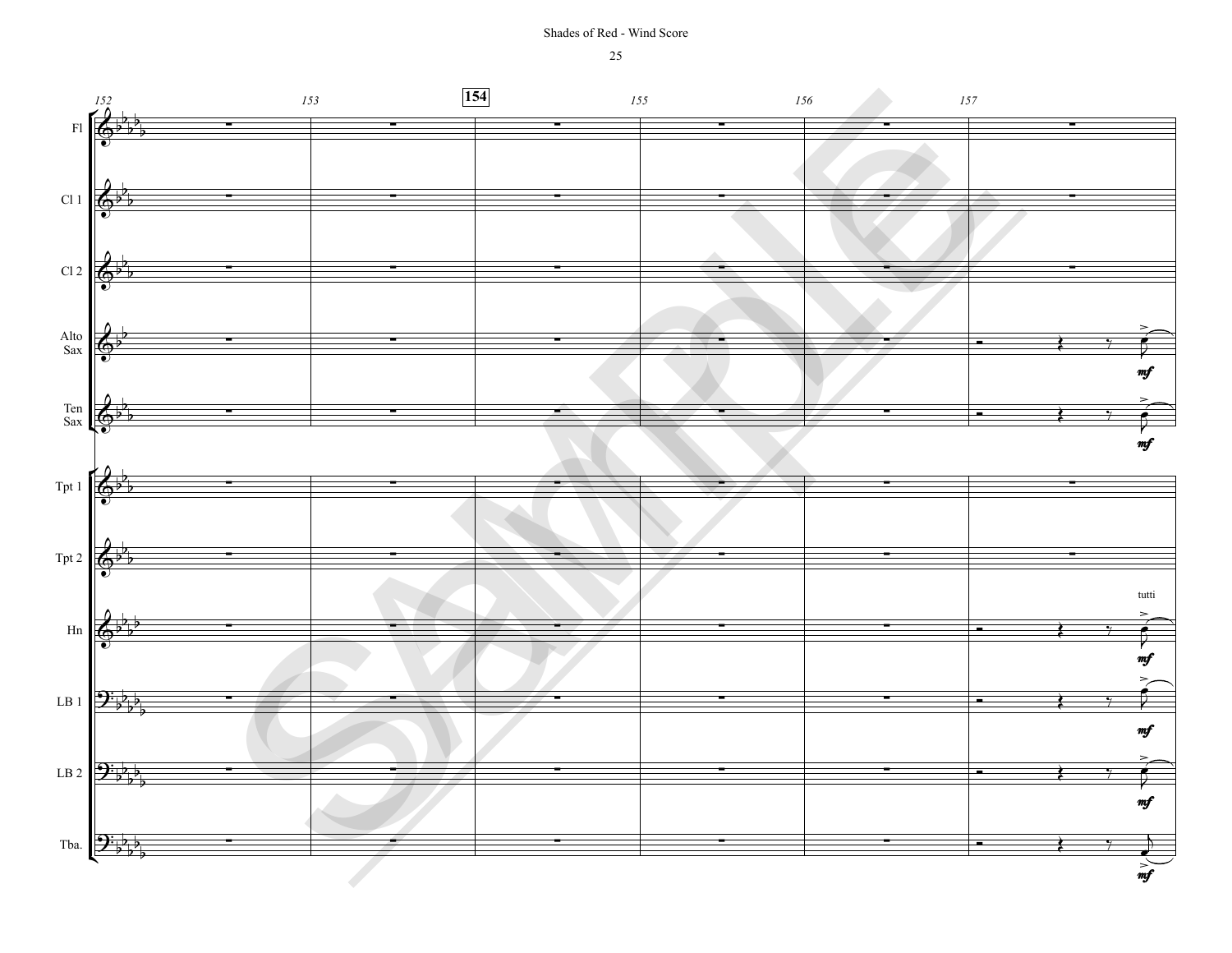![](_page_13_Figure_2.jpeg)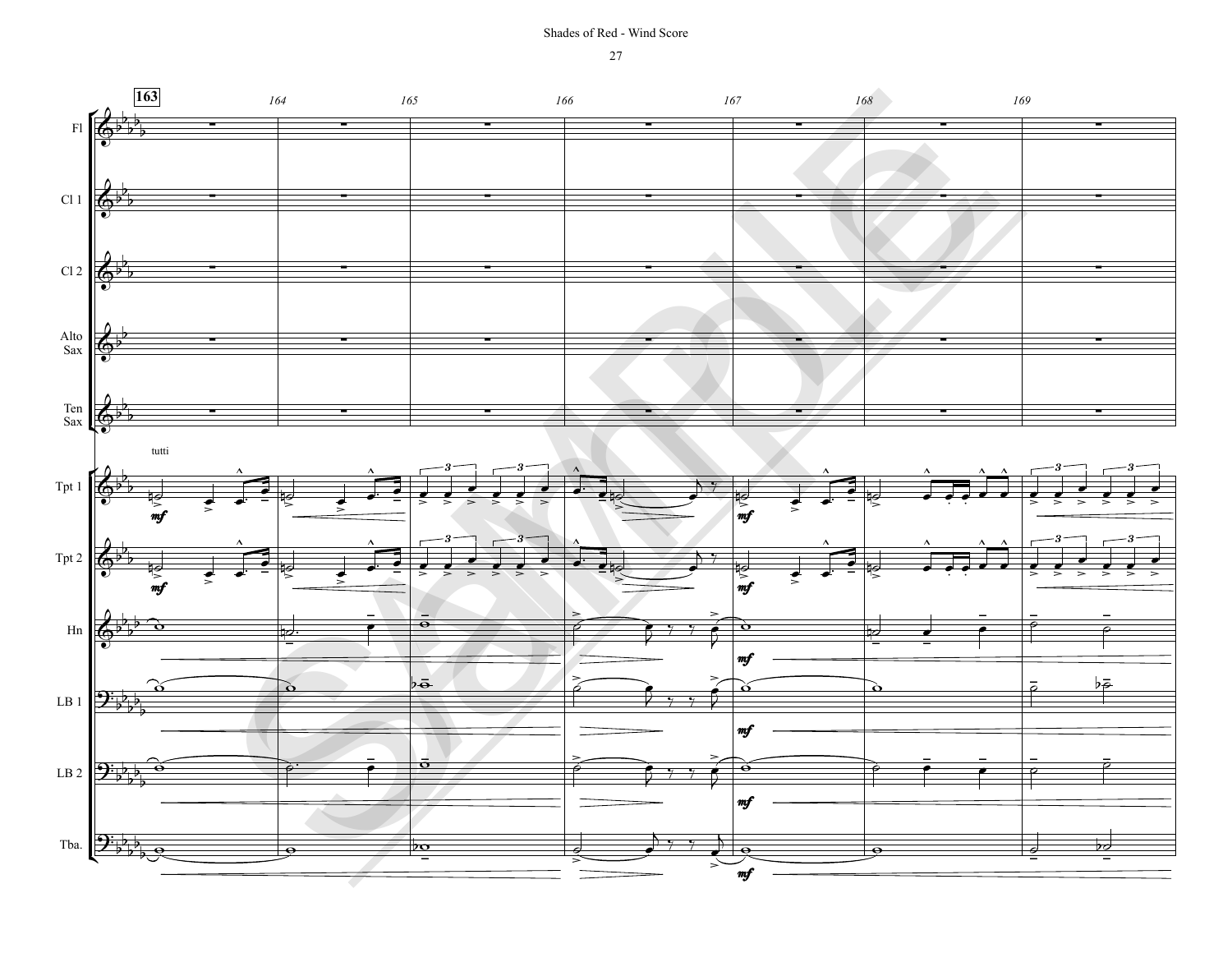![](_page_14_Figure_1.jpeg)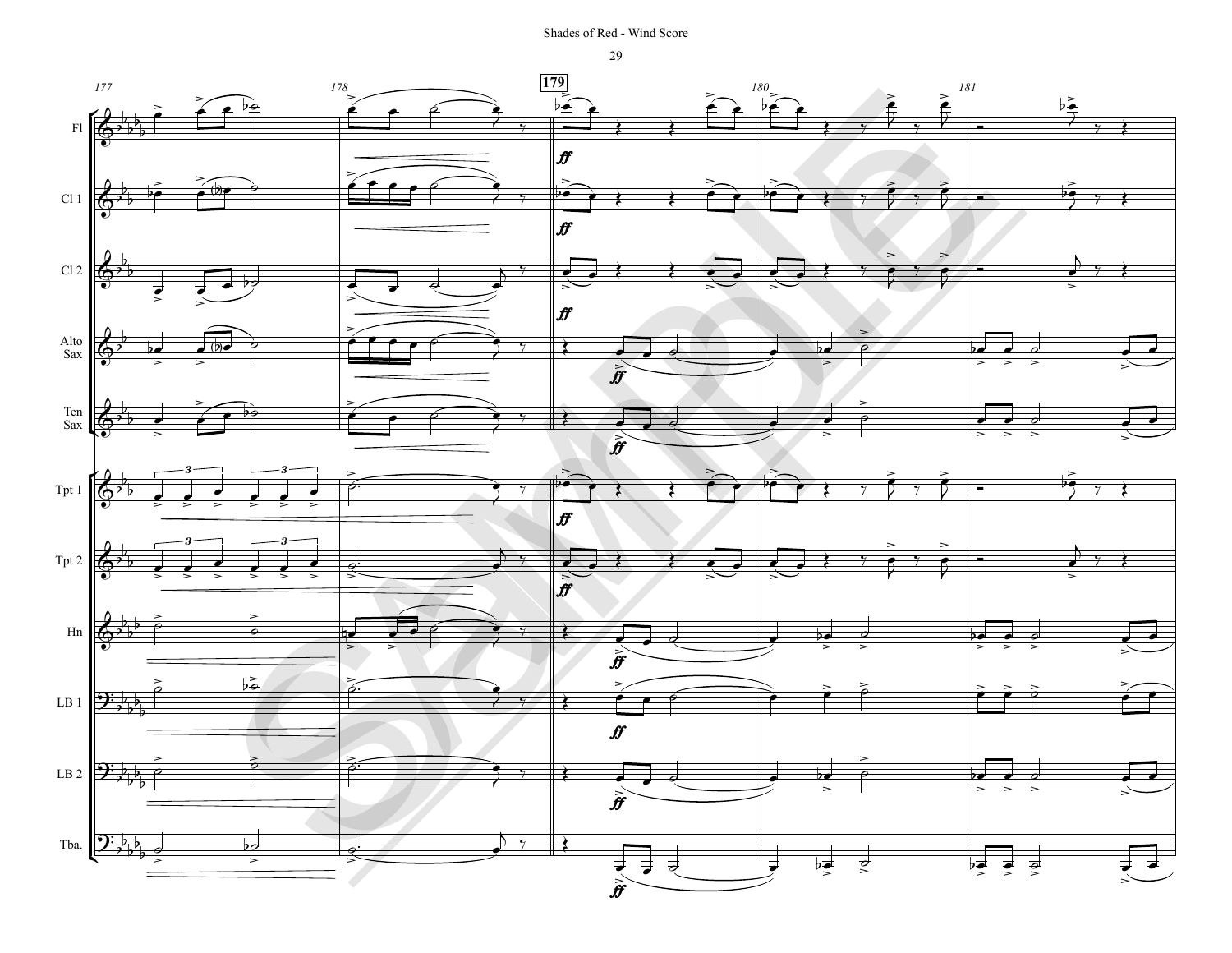![](_page_15_Figure_1.jpeg)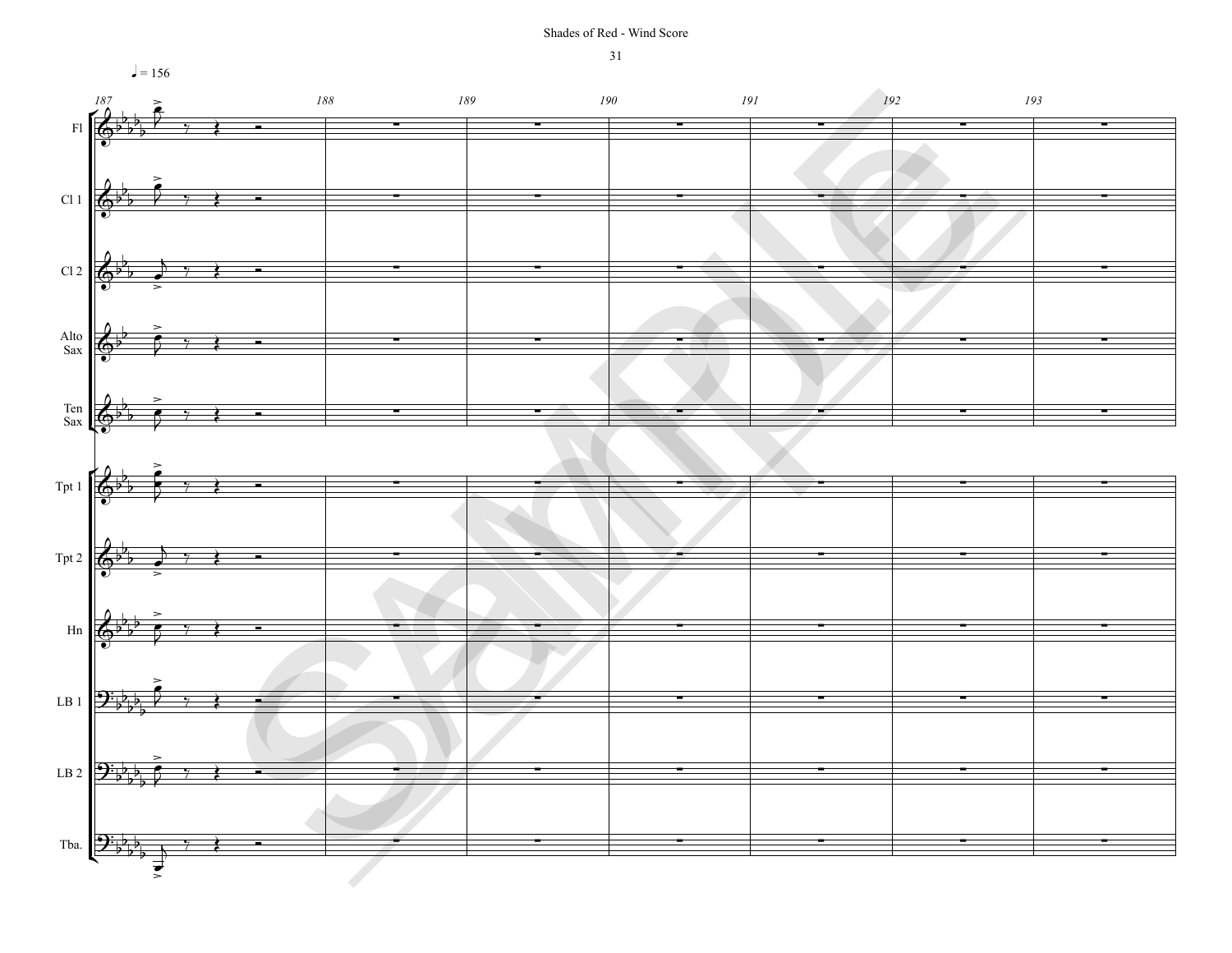![](_page_16_Figure_2.jpeg)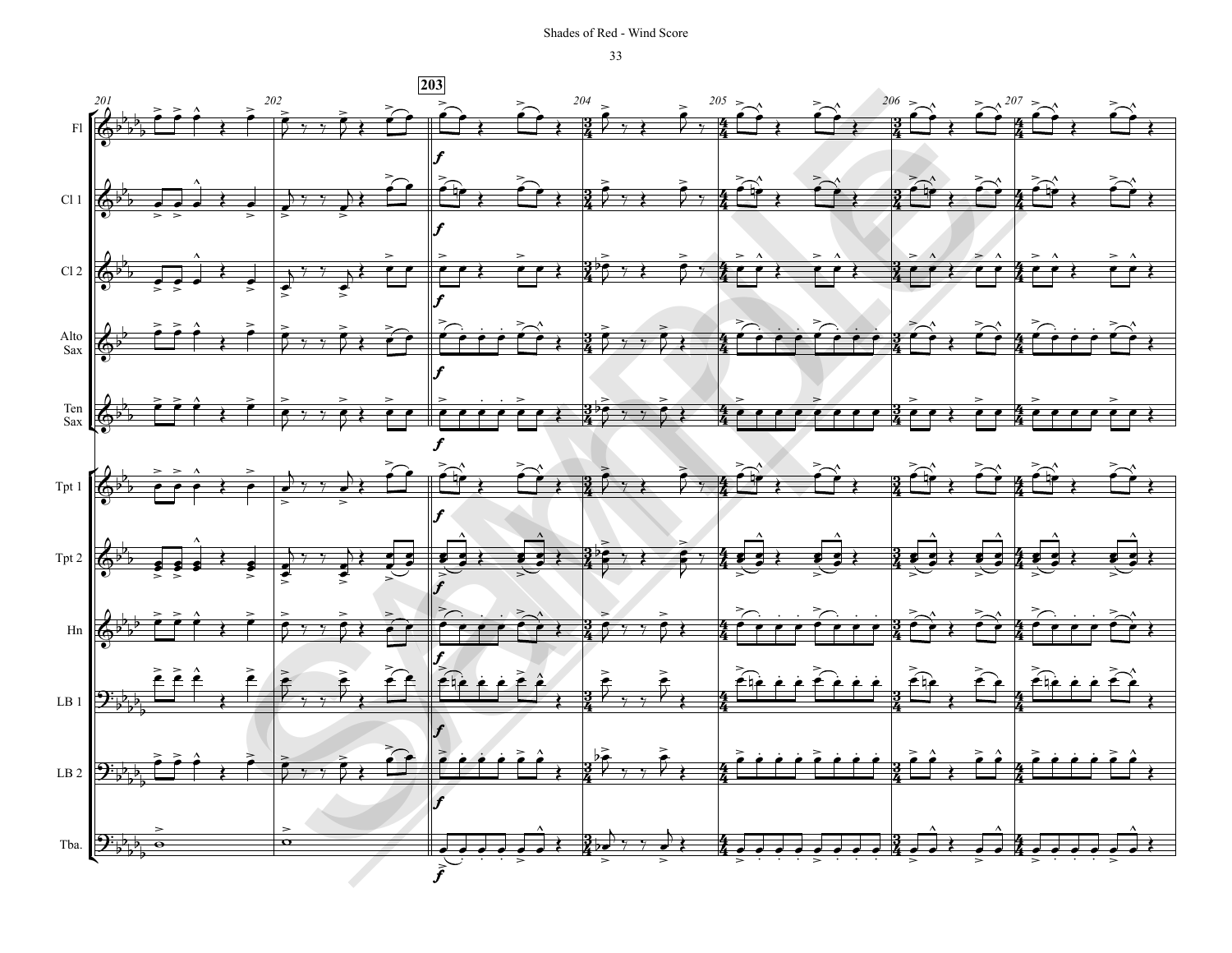![](_page_17_Figure_2.jpeg)